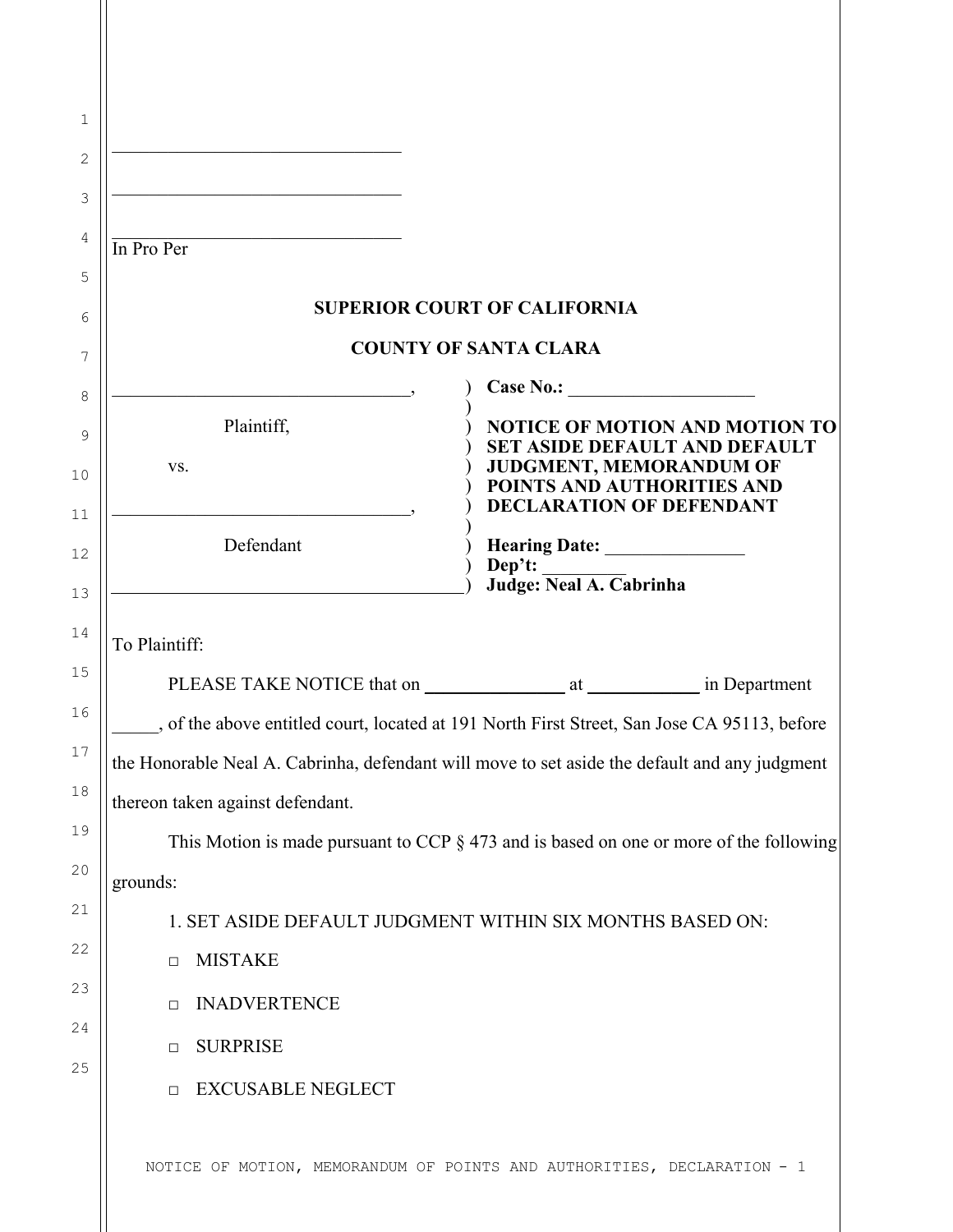| 1             |                                                                                                                                           |
|---------------|-------------------------------------------------------------------------------------------------------------------------------------------|
| $\sqrt{2}$    | This Motion is based on the Memorandum of Points and Authorities and the Declaration of                                                   |
| $\mathcal{S}$ | which follow, and on all of the pleadings, records, and files in this                                                                     |
| 4             | action.                                                                                                                                   |
| 5             |                                                                                                                                           |
| 6             | Dated:                                                                                                                                    |
| 7             | By:                                                                                                                                       |
| 8             | In Pro Per                                                                                                                                |
| 9             |                                                                                                                                           |
| 10            | <b>MEMORANDUM OF POINTS AND AUTHORITIES</b>                                                                                               |
| 11            | Code of Civil Procedure Section 473 (b) states in relevant part:                                                                          |
| 12            | The court may, upon any terms as may be just, relieve a party of<br>his or her legal representative from a judgment, dismissal, order, or |
| 13            | other proceeding taken against him taken against him or her                                                                               |
| 14            | through his or her mistake, inadvertence, surprise or excusable<br>neglect. Application for this relief shall be accompanied by a copy    |
| 15            | of the answer or other pleading proposed to be filed therein,<br>and shall be made within a reasonable time, in no case exceeding         |
| 16            | six months, after the judgment, order or proceeding was taken.                                                                            |
| 17            | In the present case, defendant did not file a timely response to the complaint for the                                                    |
| 18            | reasons stated in the attached declaration. The policy of the law is to have every case tried on its                                      |
| 19            | merits and that policy views with disfavor a party who, regardless of the merits, attempts to take                                        |
| 20            | advantage of the mistake, inadvertence, or neglect of his adversary. This policy is so strong that                                        |
| 21            | "any doubts in applying section 473 must be resolved in favor of the party seeking relief from                                            |
| 22            | default." Elston v. City of Turlock (1985) 38 Cal.3d 227, 233; Slusher v. Durrer (1977) 69 Cal.                                           |
| 23            | App. 3d 747, 753.                                                                                                                         |
| 24            | For the reasons stated in this Memorandum and in the attached Declaration, the                                                            |
| 25            | court should set aside the default and any judgment thereon taken against defendant.                                                      |